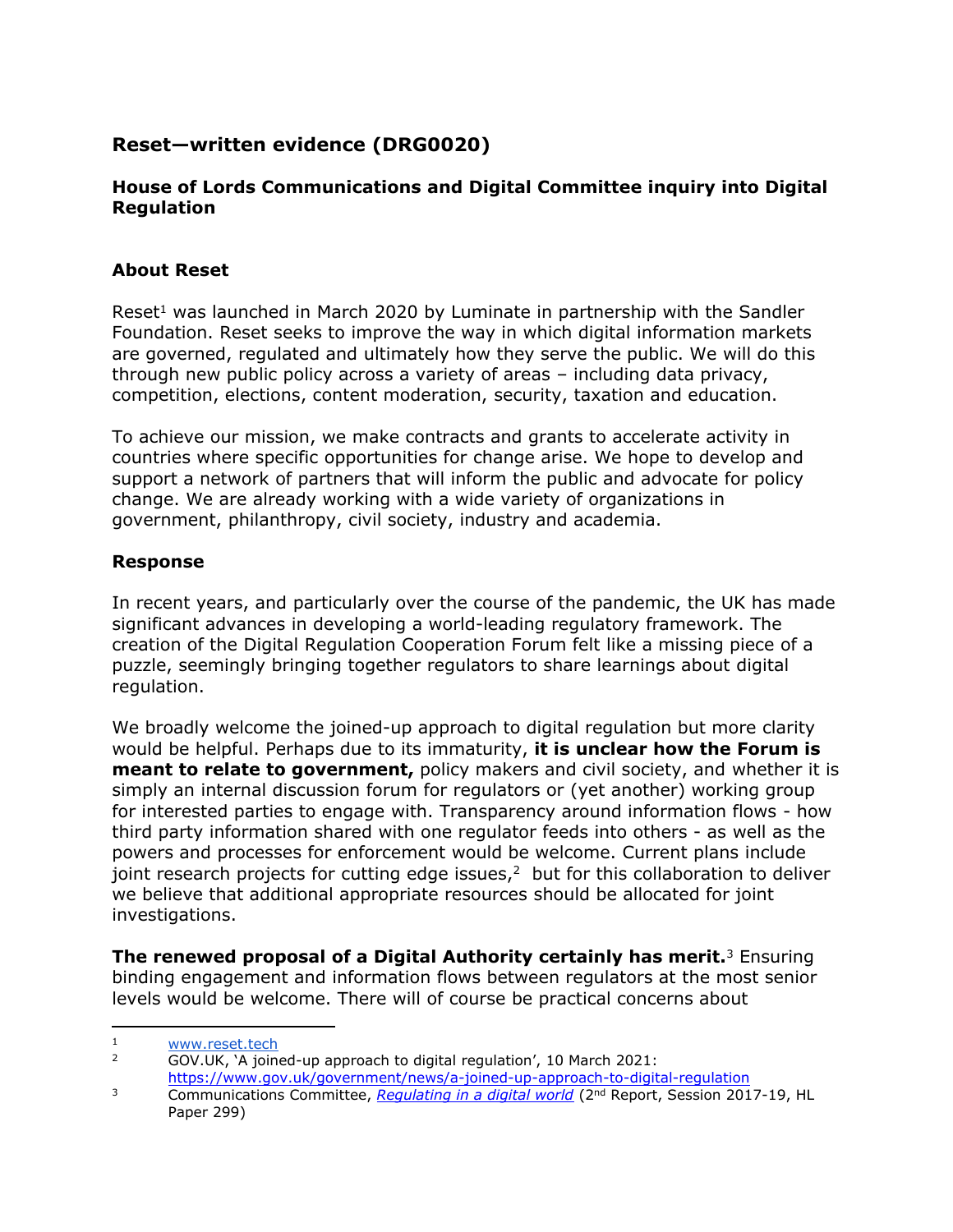establishing such an authority, such as the time burden and costs, and questions around additional bureaucracy given the existence of the Forum and other working groups. The creation of such an Authority should be considered in the round, and the role of existing work streams should be reconsidered if such a body is created. **Government and regulators already rely heavily on civil society and academia for input and support. It would be unwise to overburden these groups by over-complicating the regulatory landscape.**

In order to **avoid enforcement gaps**, both the Digital Authority and other regulators such as the ICO would need to have sufficient investigatory and enforcement powers. The original text of GDPR mandated the creation of a "supervisory authority", allowing for more than one organisation in a country to have GDPR enforcement powers as long as one entity was in the lead. However, when the UK transposed GDPR it "hardcoded" the Information Commissioner into the letter of the law. This blocked collective engagement across UK regulators on data protection. Giving the Digital Authority the powers it would need to work collaboratively therefore might **require some redrafting of data protection legislation.**

In particular, consideration should be given to the role of the cross-government **Counter-Disinformation Unit (CDU)** and how that fits into the web of regulatory initiatives in the UK. The CDU has the potential to wield significant influence over online content and at present is a closed operation about which civil society - and parts of government - knows very little. Much greater transparency around the role of the CDU, its size, authority and activities - as well as, crucially, its accountability - would be welcome. The rejection of basic transparency requests by the CDU points at the need to bring some statutory accountability on such an important unit.<sup>4</sup>

**A major concern about the creation of a Digital Authority would be its independence.** There is an increasing trend for the Government to politicise independent regulators and statutory bodies. As Lord Puttnam wrote in his recent article, $5$  changes to the independence of the Electoral Commission and Ofcom are just some of the interventions which open up the Government to justified criticism of overreach. **It would be highly problematic and inappropriate if a Digital Authority became a political body.** The creation of a Board (Chair and NEDs) would need to include the strictest safeguards against political maneuvering. Such safeguards are already present in public appointment processes, but the recent rerunning of the process for appointing an Ofcom Chair has understandably heightened sensitivities about the independence of regulatory Boards and bodies.

<sup>&</sup>lt;sup>4</sup> "Not appropriate" to comment on volume of disinformation flagged by government unit, minister says', *Civil Service World*, 8 March 2021: [https://www.civilserviceworld.com/news/article/not-appropriate-to-comment-on-volume-of](https://www.civilserviceworld.com/news/article/not-appropriate-to-comment-on-volume-of-disinformation-flagged-by-government-unit-minister-says)[disinformation-flagged-by-government-unit-minister-says](https://www.civilserviceworld.com/news/article/not-appropriate-to-comment-on-volume-of-disinformation-flagged-by-government-unit-minister-says)

<sup>5</sup> David Puttnam, 'This government is helping big tech to undermine British democracy', *The Guardian*, 19 October 2021: [https://www.theguardian.com/commentisfree/2021/oct/19/government-big-tech-british](https://www.theguardian.com/commentisfree/2021/oct/19/government-big-tech-british-democracy-lords-power-david-puttnam)[democracy-lords-power-david-puttnam](https://www.theguardian.com/commentisfree/2021/oct/19/government-big-tech-british-democracy-lords-power-david-puttnam)